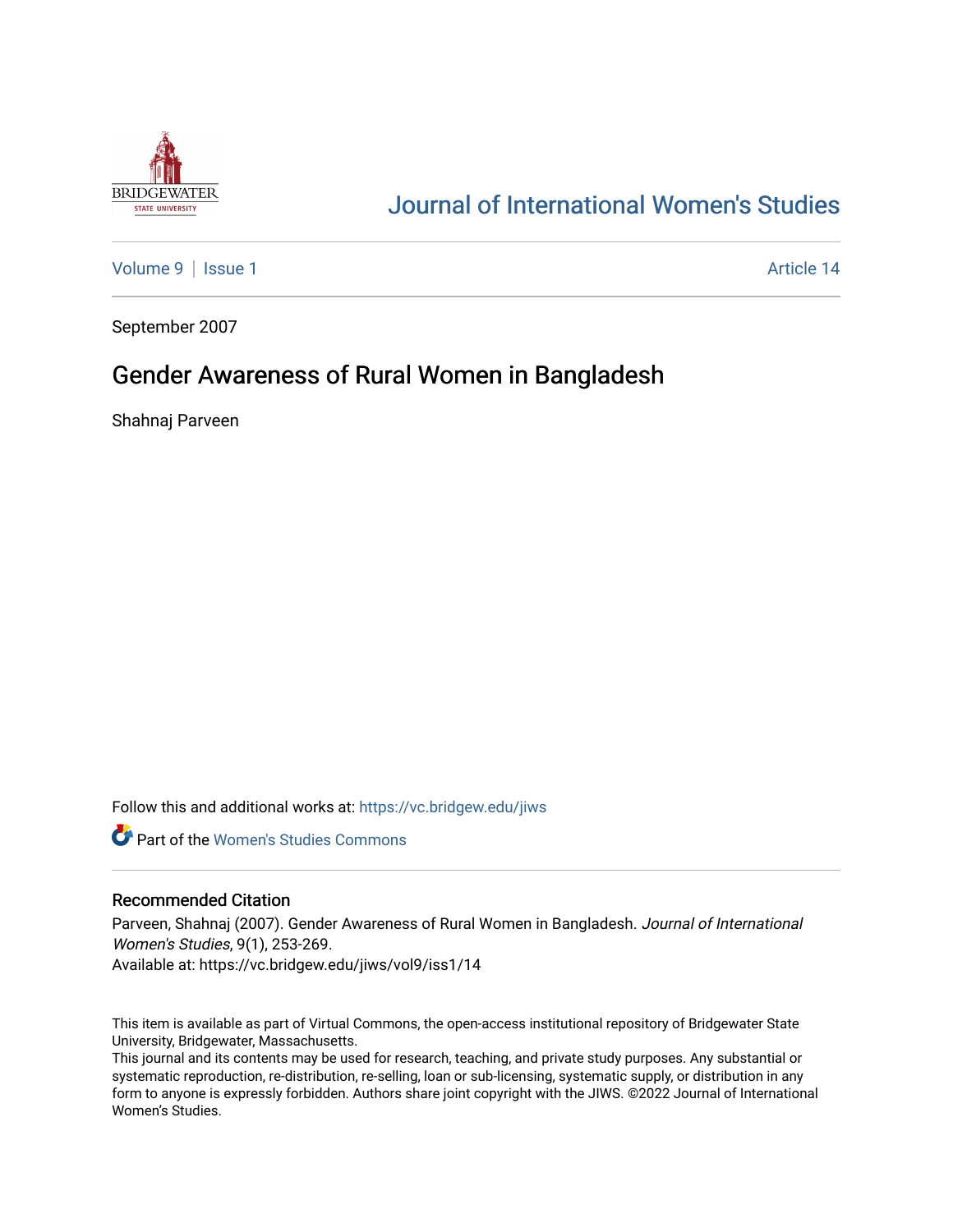This journal and its contents may be used for research, teaching and private study purposes. Any substantial or This journal and its conditionity of easier of research, leading any private stupy perfects. Any substantial or<br>systematic reproduction, Re-USH butten, The selling, 1985 SPS ub-II densing, SPS ten Part of Bupple Strainbuti to anyone is expressly forbidden. ©2007 Journal of International Women's Studies.

### **Gender Awareness of Rural Women in Bangladesh**

By Shahnaj Parveen<sup>1</sup>

### **Abstract**

This study aims to determine the social status of rural women and their level of gender awareness (GA) in three villages within the Mymensingh district of Bangladesh. Data were collected from 156 respondents through group discussions and personal interviews from December 2002 to April 2003. Women's social status and GA was determined following the Likert scale method. The study reveals that personal income and physical beauty of rural women are the most important factors determining a higher social status while women with distressed conditions including mental and physical disabilities were found to have a lower social status. Among ten pre-selected attributes relating to gender, the respondents were able to recognize gender discrimination with respect to domestic violence, community participation, inheritance of property rights, timing of marriage and divorce rights. However, they failed to recognize disparity regarding payment of dowry during marriage, undervaluation of own work and sex bias in terms of age, education, food and health. A rank correlation analysis points out a significant positive relationship between women's GA and their formal education, exposure to the media, spatial mobility and access to institutional resources, while length of marriage and spousal alienation were negatively correlated. These findings led to the conclusion that development agencies should make pragmatic efforts to increase rural women's gender awareness in respect of increasing their literacy levels, providing useful information through different media, facilitating access to productive resources and establishing women's organizations in the locality. These efforts would help to achieve a higher level of gender awareness among women in rural Bangladesh.

*Keywords:* Rural women, gender awareness, Bangladesh.

#### **Introduction**

Women and men are by constitution equal in the People's Republic of Bangladesh, but in reality they are not (Islam, 2000). Most on-going discussions and research related to women's development and women's rights in Bangladesh indicate that there are at least four mutually interdependent factors influencing the macrosocietal system. These include, economic setting, political organization, legal system and ideology and religion. These factors often cocoon women in the social system (Epstein, 1986). There is a gross disparity between women and men in every sphere of life, especially in economic aspects, since the agricultural sector which dominates the national economy is controlled mostly by men. Traditionally, men are the breadwinners and economic dependence makes women socially backward and considered to be a burden on the family. However, the subordination of women in Bangladesh is a consequence of the existing patriarchal social system which determines power relations within households and the bargaining power of household members through the organization of the family, kinship and marriage, inheritance

 $\overline{\phantom{a}}$ 

<sup>&</sup>lt;sup>1</sup> Shahnaj Parveen, Ph.D (shahnaj1969@yahoo.com) has been teaching in the Department of Agricultural Extension Education of Bangladesh Agricultural University, Mymensingh, Bangladesh since 1996. She completed her doctoral study from the Justus-Liebig-University Giessen, Germany in 2005. Her area of research interest is on gender in agriculture and rural development.

Journal of International Women's Studies Vol. 9 #1 November 2007 253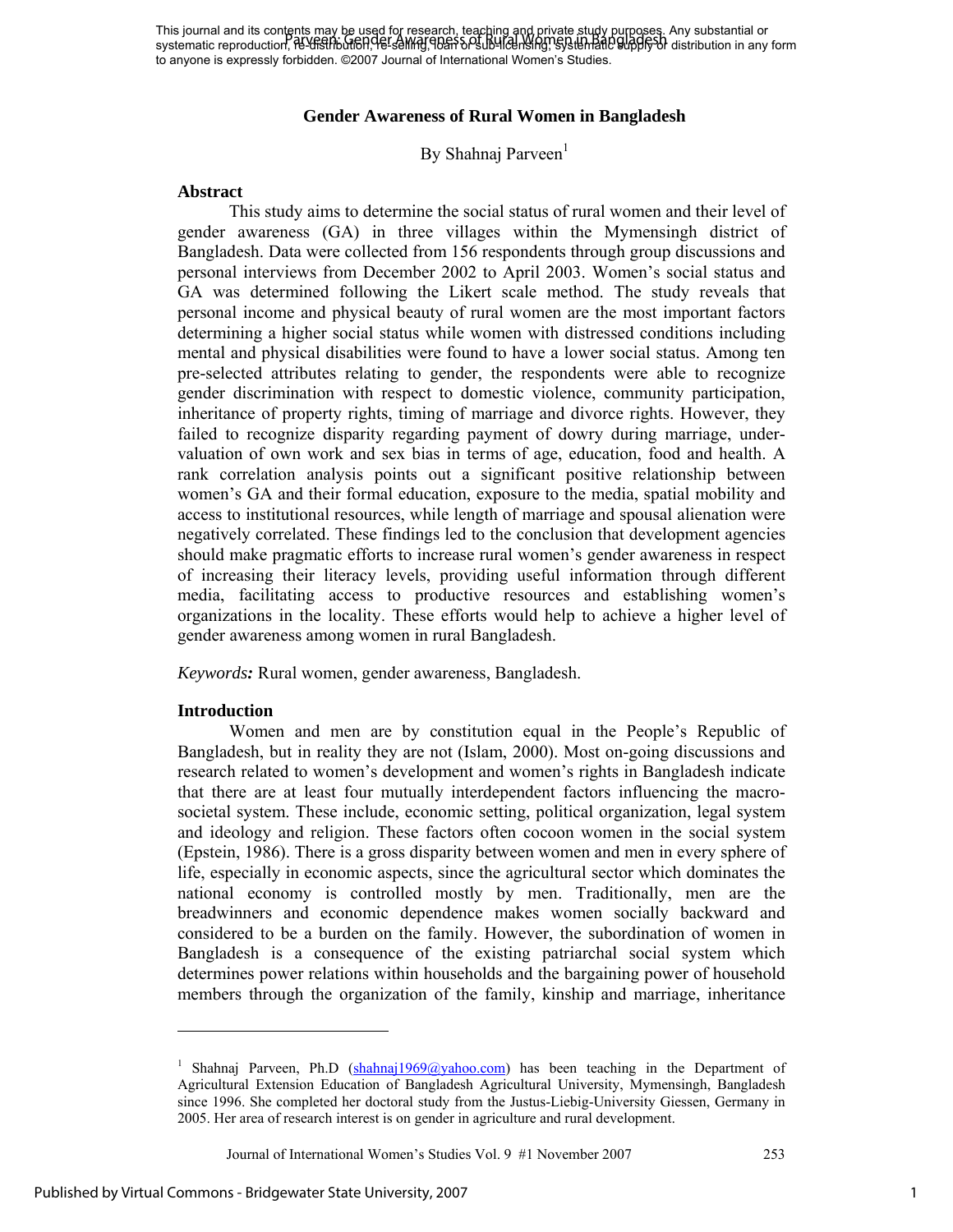patterns, gender segregation and associated ideologies (Khair, 1998; Kabeer 1999; Naved, 2000). Women's powerlessness arises from their illiteracy, lack of awareness, poor knowledge and skills and also from their lack of self-esteem and confidence (Lazo, 1995). Thus, even though women constitute almost half of the population in Bangladesh, their status has been ranked the lowest in the world on the basis of twenty indicators related to education, health, marriage, children, employment and social equality (NCBP, 2000).

There are social stigmas, such as early marriage, dowry and limited property inheritance rights that cause misery for many women in Bangladesh, especially in rural areas. Early marriage is one of the prominent factors for low educational attainment among females, which leads to lower participation in economic activities as their physical mobility become restricted after marriage (Khatun, 2002). Another contributing factor is that Muslim women's rights to inheritance are not equal to those of men, because a daughter inherits half the share of her brother and a wife receives only one-eighth of the deceased husband's property (ADB, 2001). Furthermore, there is a growing spectrum of violence against women. Bangladeshi women are the most battered in the world, an estimated 47 per cent have suffered from different types of assault (Mahmood, 2004). As a result of these norms and practices, women lack choice and agency in decisions that shape their welfare (Mahmud, 2003). Thus, most aspects of women's lives, particularly women's freedom of choice, decision-making power and access to resources are controlled by the norms of the patriarchal society (Sebstad and Cohen, 2002). Consequently, they are marginalised as production units for bearing and rearing children (Ahmad, 2001). The empowerment of women could be the principal strategy to tackle these crises and upgrade their status, as is evident from a significant body of literature in this area. The government of Bangladesh has enforced laws, such as the 'Dowry Prohibition Act of 1980', 'Acid Crime Prevention Act 2002' and 'Speedy Trial Tribunal Act of 2002'. Recently, the government's approval of the 'Muslim Marriage and Divorces Act 2005' is an innovative step, which aims to empower women and reduce child marriages.

It is pertinent to explain the meaning of 'gender awareness' at this stage. Musokotwane and Siwale (2001) define gender awareness as the recognition of different needs, expectations and life experiences of women and men that often create inequality between them but these are subject to change. In this study, gender awareness refers to the ability of women to identify problems arising from gender inequality and discrimination, which affect their ability to have access to and control over resources. This awareness needs to be created through incorporation of gender analysis in the design of projects, programmes and policies (UNDP, 2001). It leads to a high level of gender 'conscientization' - a process of enhancing people's perception of unequal gender relations in society (NCRFW, 2001). Conscientization involves taking control of one's own life and acquiring understanding of the social, religious and cultural restrictions that limit one's potential for personal development (Rowlands, 1995). Longwe (2001) further describes this as an essential step in women's empowerment, which involves awareness and understanding of the difference between sex roles and gender roles and that gender roles are socially created and therefore, can be changed to promote equality. Thus, awareness building about women's situation, discrimination, rights and opportunities is a step towards greater gender equality (Karl, 1995).

The study reported here, therefore, attempts to focus on gender awareness as an important indicator of the psychological dimension of women's empowerment in Bangladesh. For highlighting the aforesaid issues, the study has the following specific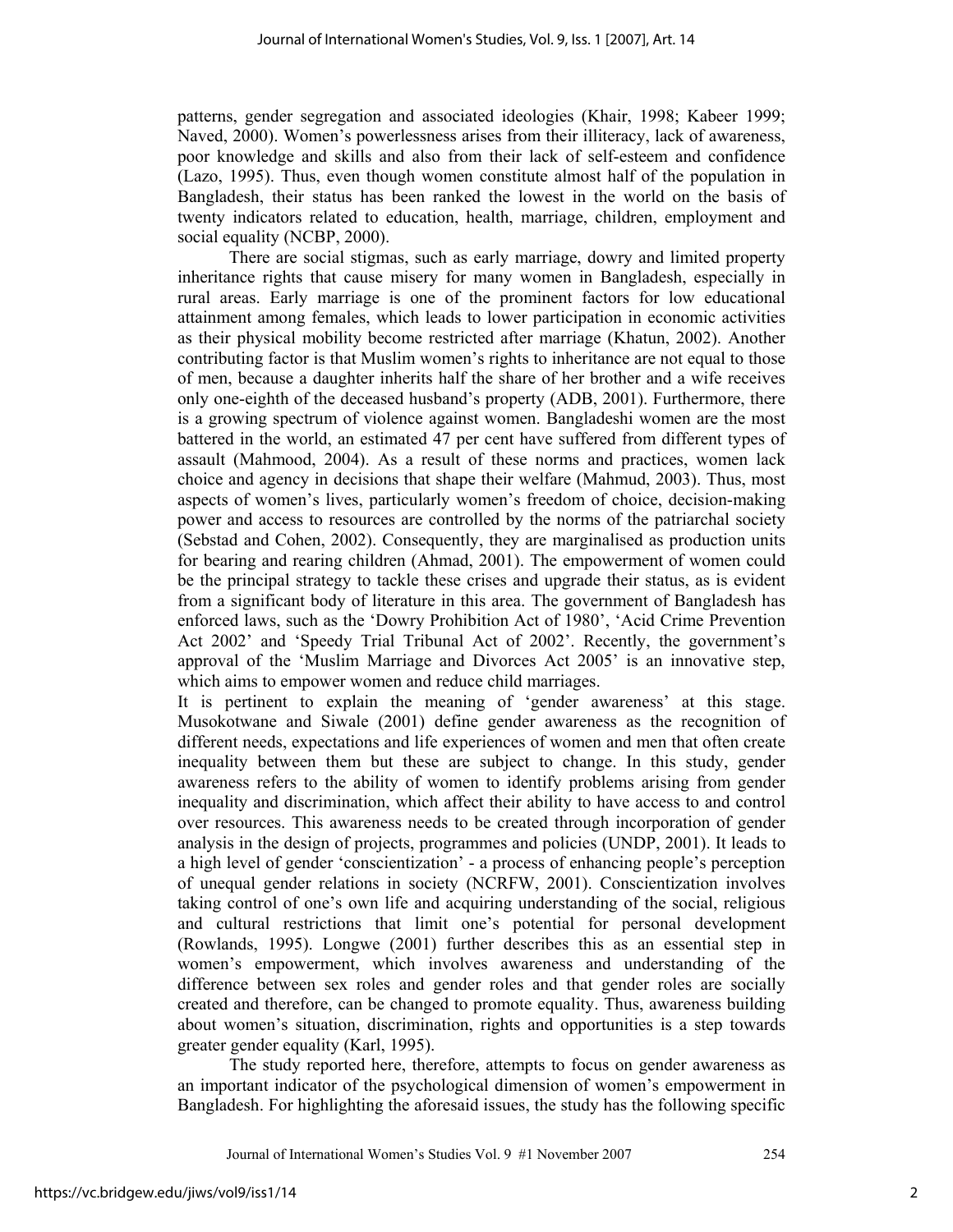objectives: i) to assess the social status of rural women; and ii) to determine the extent of their gender awareness and the factors influencing it.

## **Gender Awareness and Women's Empowerment: Reviewing Critical Issues**

Women's empowerment depends on a range of factors including psychological, cognitive, economic, social and political dimensions (Stromquist, 1995). The United Nations' Population Information Network states five dimensions of women's empowerment, such as women's sense of self-worth, choices, access to opportunities and resources, power to control own lives and ability to influence the direction of social change (POPIN, 1995). This indicates that empowerment is understood not only as an extrinsic control over resources (human, financial, intellectual), but also as a growing intrinsic capability, seen through greater self-confidence and an inner transformation of women's consciousness that enables one to overcome external barriers to accessing resources or changing traditional ideology (Sen and Batliwala, 2000). It has also identified by many researchers that the self-confidence and selfesteem as essential 'first steps' to an individual's empowerment (Anderson, 1996; Claridge, 1996). This kind of power is termed by Rowlands (1997) as the 'power within', which means an individual power by believing in oneself and one's abilities by increasing one's self-esteem, awareness or consciousness raising and confidence building. This inner power of a person is demonstrated in her/his self-confident behaviour that often results from successful action in the social or political domains (Friedmann, 1992). Lack of this power results in the feelings of worthlessness, which leads to oppression of women and hence, many interventions targeting to uplift women seek to bring about changes at the 'power within' level.

Therefore, women's fallback position and poor bargaining power within a patriarchal structure can be improved through enhancing women's self-perceptions (self-esteem and self-confidence) and gender relations within the household through bargaining power (Chen and Mahmud, 1995). More importantly, the empowerment of women in disadvantaged positions can be achieved through raising awareness of their rights in order to achieve control over their own environment (Musokotwane and Siwale, 2001; Hashemi *et al.*, 1996). Empowerment is, thus, a process of changing the power potential within an individual first and consequently, a change of relationships at different individuals, groups and societal levels. These changes have to be permanent and thus necessitate constant efforts by development agencies over a long period of time. A growing body of evidence points to the importance of undertaking various policy initiatives and interventions for enhancing women's empowerment. Some of the strategic measures reviewed from literature in this connection are presented in Table 1.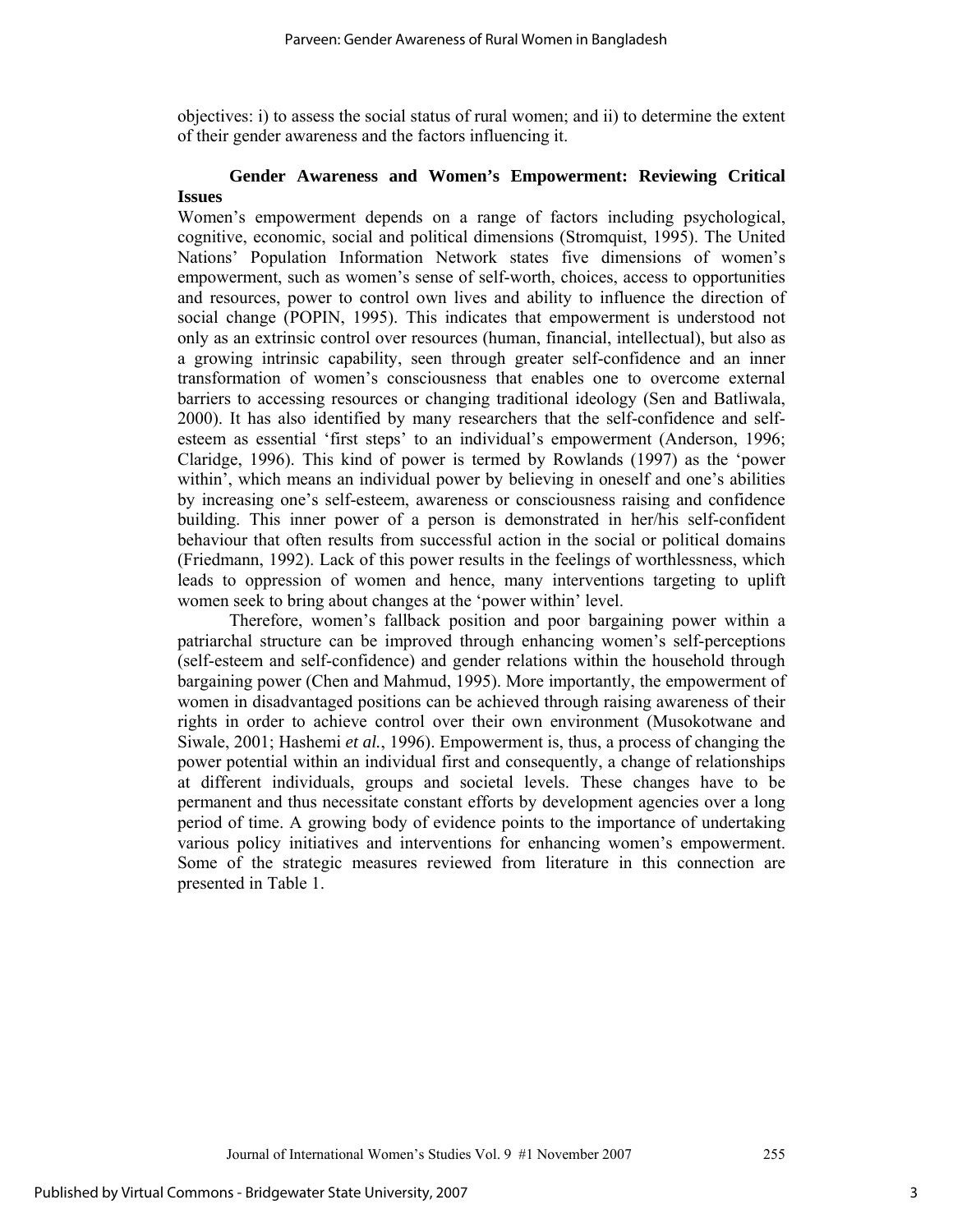| Key strategies                       | Outcomes of women's empowerment                                                                                                                                                                                                                                     |
|--------------------------------------|---------------------------------------------------------------------------------------------------------------------------------------------------------------------------------------------------------------------------------------------------------------------|
| Education and<br>training            | position through knowledge, decision-making<br>Enhanced<br>$\mathbb{Z}^2$<br>autonomy, control over resources, exposure to the modern world<br>and spousal harmony (Jejeebhoy, 1996; Kishor and Gupta,<br>2004; Tripathy, 2005)                                     |
|                                      | Stimulated recognition and respect for women's own knowledge<br>leading to increased awareness and ability to address gender<br>inequity (Ishengoma, 2004)                                                                                                          |
| Credit-based<br>programme            | Enhanced access to productive resources, income and asset<br>$\mathcal{L}^{\pm}$<br>position, bargaining and decision-making power, self-esteem<br>and confidence, social networks and freedom of mobility<br>(Ahmed, 2002; Pitt et al., 2006; Ramanjaneyulu, 2006) |
|                                      | Widened economic activities, gained independence from male<br>dominance and improved social status (Raheim and Bolden,<br>1995; Kabeer, 2005; Tripathy and Mohanty, 2005)                                                                                           |
| Technology                           | Increased self-confidence and self-esteem, more motivated and<br>inspired, more valued and respected, experienced greater well-<br>being (Lennie, 2002)                                                                                                             |
| Information<br>media                 | Raised social consciousness about the symptoms and causes of<br>the oppressive economic, socio-cultural, familial and legal<br>practices (Acharya, 2003)                                                                                                            |
|                                      | Gained ideas about poverty alleviation, human rights and<br>$\overline{\phantom{a}}$<br>changed traditional mindset of people (Islam and Hasan, 2000)                                                                                                               |
| Formation<br>of<br>women's<br>groups | Gained self-confidence to speak out, reinforced solidarity to<br>$\mathbb{Z}^2$<br>challenge and change power relations, increased participation in<br>local institutions and political process (Mayoux, 2003)                                                      |

**Table 1: Strategies for empowering women as revealed through reviewing literature** 

It is, therefore, assumed in this study that the rural women's empowerment can be attained by fostering their level of awareness of ten selected gender issues (including under-valuation, educational gap, inheritance of property rights, timing of marriage, practice of dowry, divorce rights, sex bias, birth registration, political awareness and violence against women) through implementing some innovative measures by intervening institutions (Figure 1). The efficiency of these measures depends mainly on the prevailing policies and laws, funding opportunity and infrastructural facilities. It is important to mention here that institutional weakness, religious barriers and corruption appear to be major causes hampering women's development in Bangladesh. Thus a basic change in the institutional structure is necessary to ensure women's rights. Notwithstanding, there are some positive opportunities like education, training, information sources and institutional resources, which can be created as interventions in the existing condition of society. This, in turn, will empower rural women through developing their self-confidence, selfesteem, bargaining power and gaining freedom in order to become independent and conscious about their rights.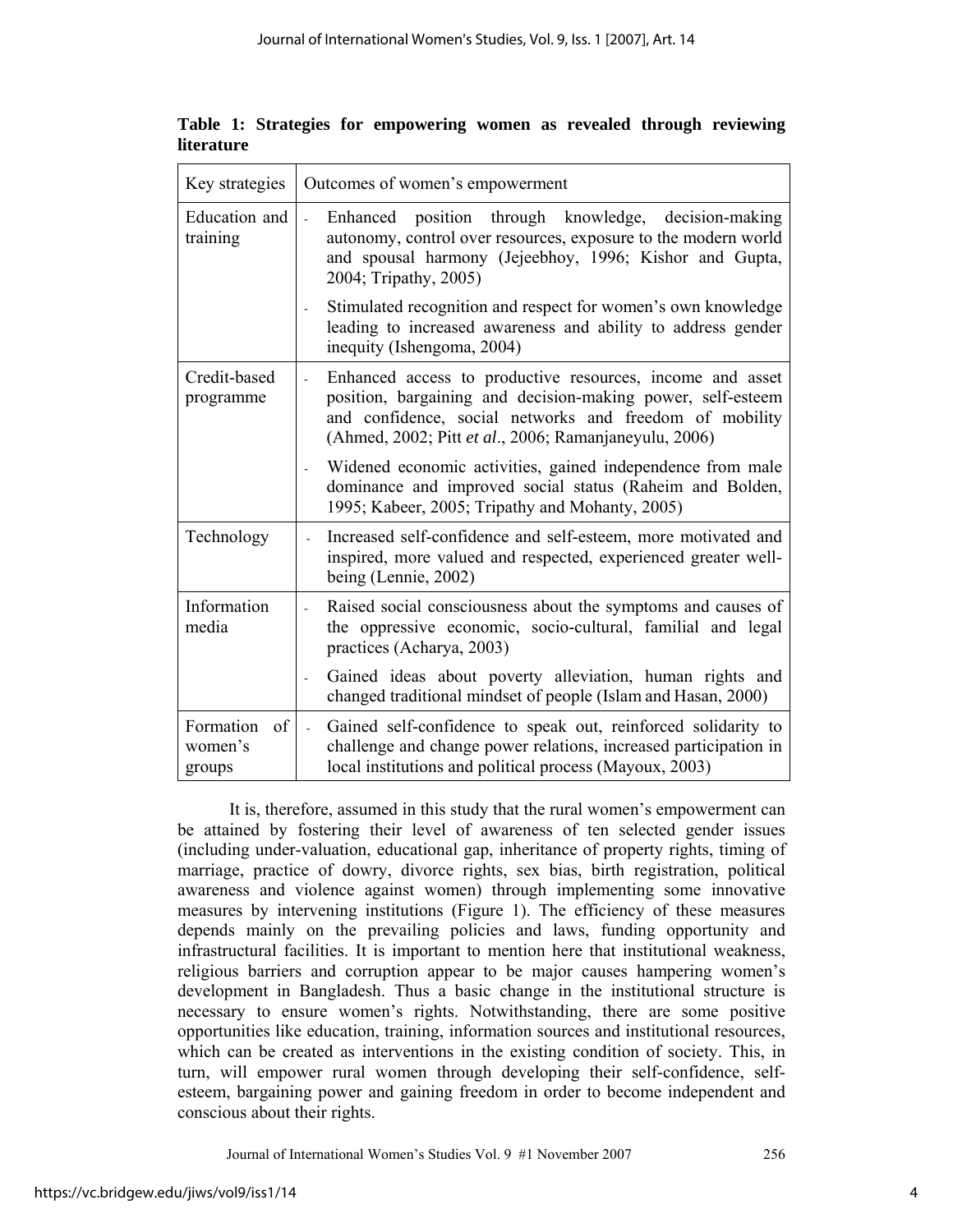

**Figure 1: A framework showing the ways of attaining rural women empowerment through enhanced gender awareness** 

#### **Methodology of the Study**

#### *Sources of data*

The study was conducted in *Sutiakhali*, *Bijoynagar* and *South Charkalibari* villages in Mymensingh District. These were purposively selected based on their degree of substantial development, as indicated by the availability of rural institutions like co-operatives, literacy rate, public welfare services, agricultural modernisation and infrastructural facilities. The farmwives who form the sample belonged to four categories of farm households, defined in terms of their size of land. These were landless (up to  $0.20$  ha), marginal  $(0.20$  to  $0.60$  ha), small  $(0.60$  to  $1.00$  ha) and medium (1.00 to 1.82 ha). Stratified random sampling was used to select 156 (52 from each village, 39 from each category of household) rural women. Additionally, a subsample of 84 women was selected for focus group discussions (FGDs). A total of 12 FGDs (4 sessions in each village, each group contained 7 participants) were organized in December 2002. The researcher acted as facilitator and was supported by two assistants. The aim of organizing FGDs was to obtain an understanding of underlying issues related to women's status and their awareness of gender issues. A pre-test was done with a sample of 24 rural women (8 women per village, 2 from each household category) over a one-week period in January 2003 by the researcher. This pre-test helped primarily to adapt the research instrument to the local situation and to improve its content. Interviews with 156 respondents were then conducted using the pre-tested and refined instrument between January to April 2003. It was administered by the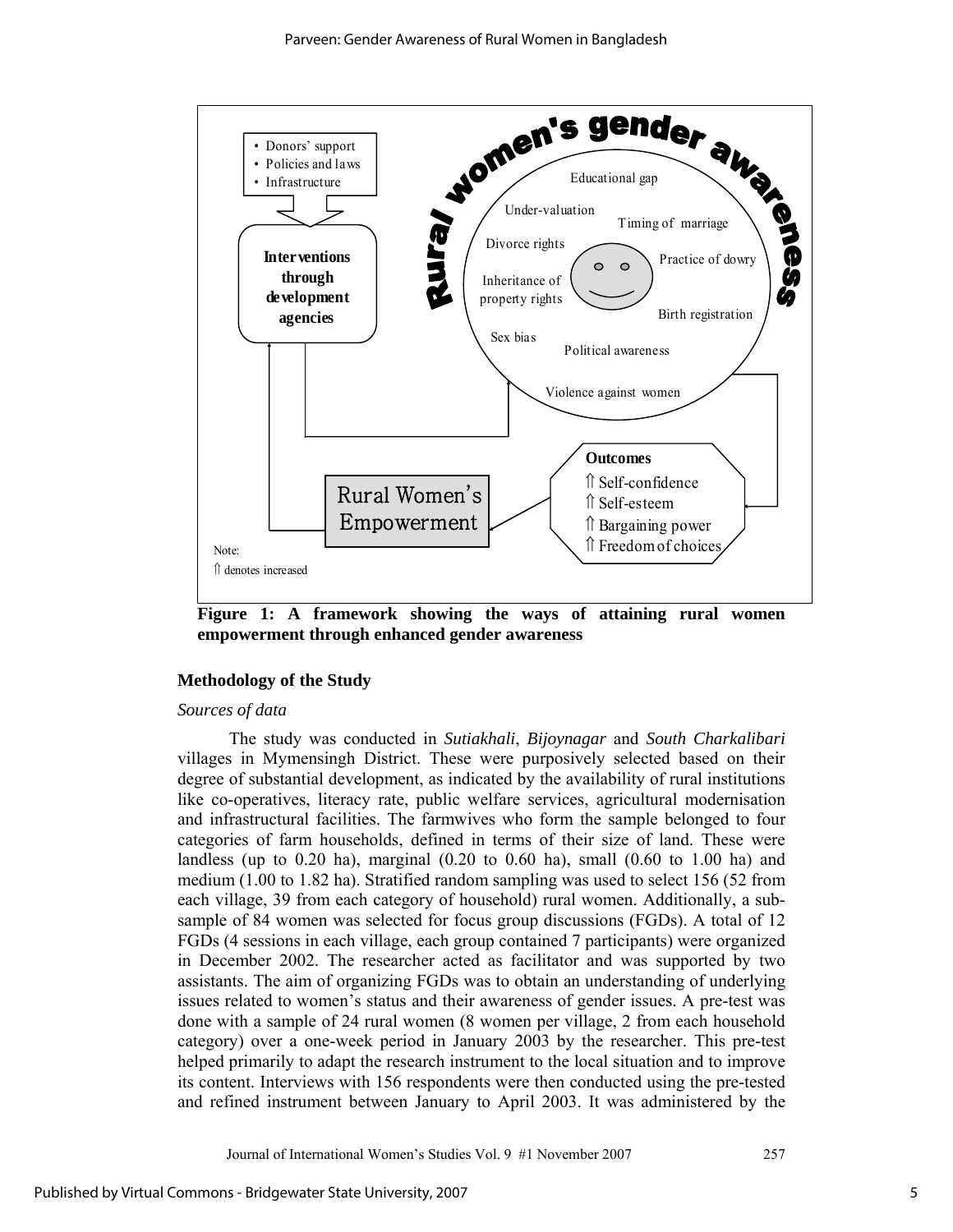researcher herself with the assistance of six enumerators in a face-to-face setting. Finally, the raw data were complied and cleaned to make it suitable for statistical analysis. SPSS software package (12.0 Version) was used for data entry. Frequency distribution, percentage, mean, standard deviation (SD), coefficient of variation (CV), rank, analysis of variance (ANOVA) and rank correlation were used to analyse and interpret the data scientifically.

## *Measurement of variables*

## *Status of rural women*

This refers to rural women's perceptions of their position in the household as well as in the community. While referring to 'position', it means women's social and economic standing relative to men, and status is the social value attached to one's position in the class hierarchy (NCRFW, 2001). Women's position and status are formed around a series of cultural and economic factors, such as resource access and use, ownership, control, legal and ideological structures, education and information (Haddad, 1999). The status of rural women in the study was measured based on ten traits selected from a review of the relevant literature. These were modified following the FGDs from which the researcher obtained a clearer picture of rural women's position in the community. Among the traits, five were positive and included income, physical beauty, social status of natal family, payment of dowry and ability to give birth to a son. The negative traits were distress, mental and physical disabilities, illiteracy, poor reproductive health and age. A four-point scale was administered - 0 for 'don't know', 1 for 'lower position', 2 for 'middle position' and 3 for 'upper position' to get a woman's response for each positive trait. It was in reverse order in the case of negative traits. Finally, mean values were calculated separately to establish a rank order among positive and negative traits of women's perceived status.

## *Measuring gender awareness (GA)*

This refers to the ability of a woman to express her opinion with regard to existing gender inequality and discrimination. Out of 15 dimensions of gender inequality, five were discarded after pre-testing  $(n = 24)$  and proving construct validity (mean 29.46, variance 93.91, item 10) that helps to measure gender awareness accurately. Internal reliability (Cronbach's  $\alpha$  0.78) as well as test-retest form of reliability ( $r = 0.82$ , significant at 1% level) was also determined to justify that the scale items were relatively free of measurement errors. Consequently, ten crucial dimensions of gender inequality were selected (mentioned earlier). These were ascertained through a 5-point Likert scale and responses ranged from 'strongly agree', 'agree', 'undecided', 'disagree' and 'strongly disagree'. A score of 5, 4, 3, 2 and 1 was assigned respectively to each positive statement, whereas it was in reverse order in the case of negative statements. A cumulative awareness score (GA index) was calculated for each of the respondents. The range of the score varied from 10 to 50, where 10 indicate the 'lowest level of awareness' and 50 indicate the 'highest level of awareness' on gender issues. Finally, a rank order was constructed for 10 aspects based on mean score for each item.

## **Results and Discussion**

#### *Socioeconomic profile of rural women*

Data regarding the socioeconomic profile of the women are presented in Table 2, which show that there is a fair distribution of the sample among the categories of length of marriage.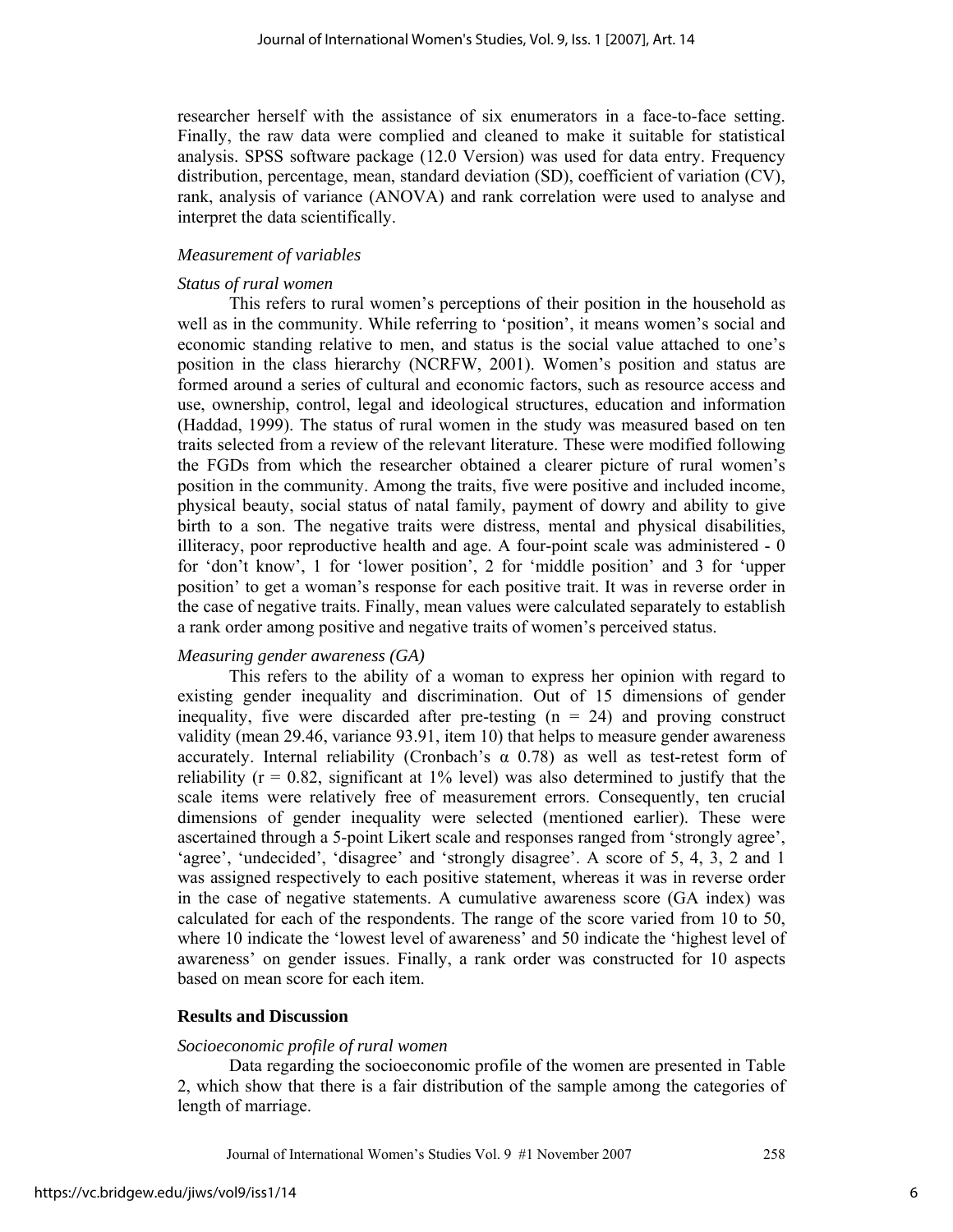| Variables with category           | Per cent | Variables with category              | Per cent |
|-----------------------------------|----------|--------------------------------------|----------|
| <b>Length of marriage</b>         |          | Media exposure                       |          |
| $1-10$ years                      | 25       | Low exposure                         | 51       |
| $10-20$ years                     | 36       | Medium exposure                      | 39       |
| $20-30$ years                     | 20       | High exposure                        | 10       |
| Above 30 years                    | 19       | <b>Spatial mobility</b>              |          |
| <b>Formal education</b>           |          | Low mobility                         | 55       |
| No schooling                      | 50       | Medium mobility                      | 36       |
| Primary school level              | 28       | High mobility                        | 9        |
| Secondary school level<br>& above | 22       | Access to institutional<br>resources |          |
| <b>Spousal alienation</b>         |          | No access                            | 38       |
| Yes                               | 41       | Low access                           | 30       |
| N <sub>0</sub>                    | 59       | Medium access                        | 21       |
|                                   |          | High access                          | 11       |

**Table 2: Percentage distribution of socio-demographic profile of rural women (n = 156)** 

Half the respondents (50%) lack formal schooling, which may have an adverse effect on women's cognitive domain, making them dependent and subordinate to men. A distressing fact is that four out of ten women have unsatisfactory relationship with their spouses. Their exposure to information media is low (51%). Physical mobility of the respondents was limited, which deprives them of getting better livelihood opportunities. A sizable proportion of the respondents (38 %) have no access to education/training, credit, co-operatives and banking facilities because access is highly influenced by external societal structures or processes as well as cultural factors.

## *Social status of rural women*

Analysis of data in Table 3 indicates that those women who have income, physical beauty (mainly fair skin colour), high social status of natal family, sons and the ability to pay dowry during their wedding are more likely to have a higher social status compared to those who are distressed, mentally and physically disabled, illiterate, infertile and very young. This supports Ghassemi's (1990) argument that illiteracy and poor education is a significant factor in contributing to women's lower status in relation to men. Amin and Pebley (1994) have suggested that marriage prospects as well as the status of a woman depend on her beauty, skin colour, education and dowry. The findings in Table 3 confirm these beliefs among the women in this sample, indicating that rural women's subordination is facilitated by strong traditional concepts, beliefs and prejudices. It is, therefore, difficult to envisage how the goal of empowerment can be achieved for women unless these prejudices are deconstructed and eliminated gradually within the Bangladeshi society.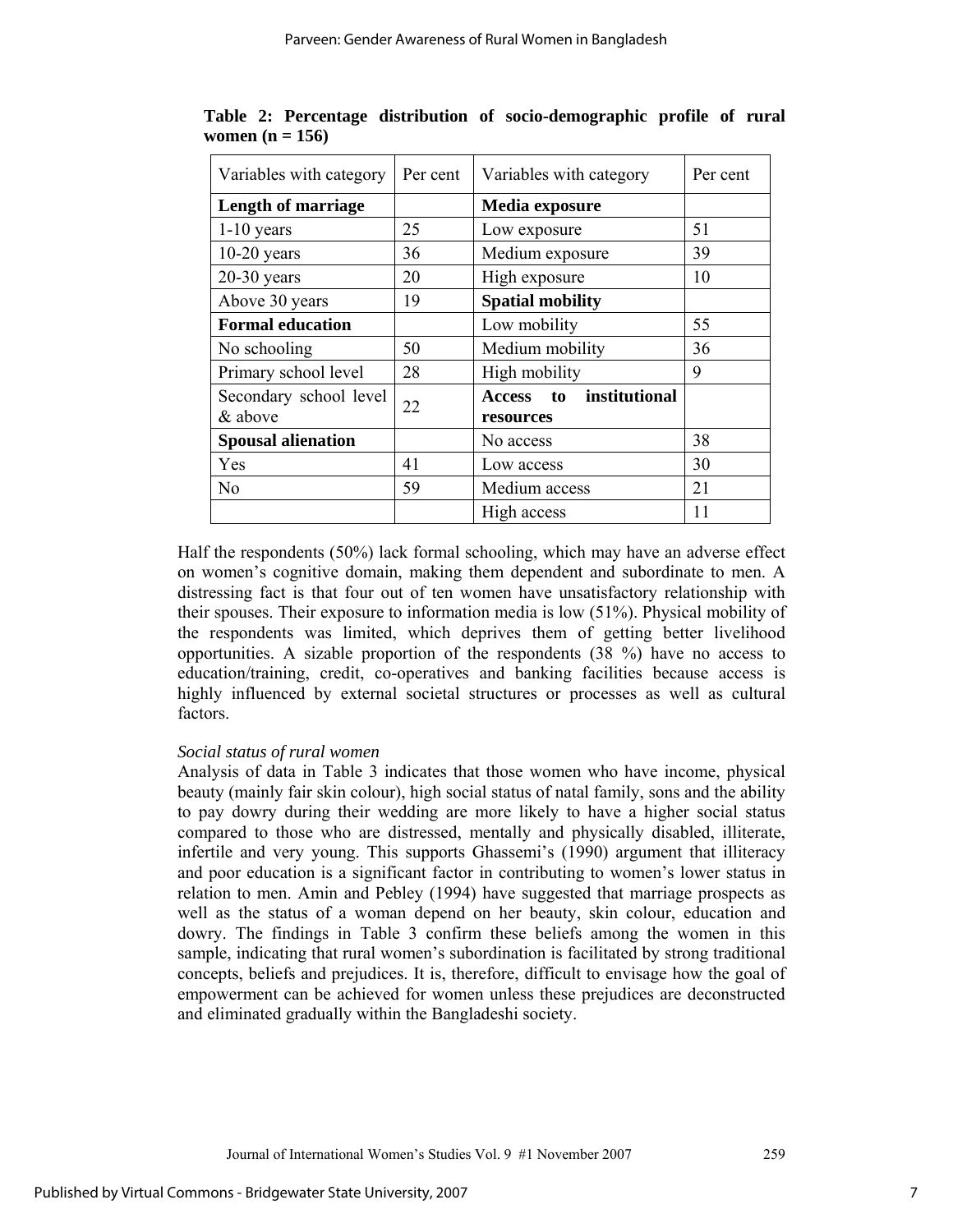| Traits                                    | Women's status in the community<br>$(\%)$ |                |              |                | Mean<br>of | Rank           |
|-------------------------------------------|-------------------------------------------|----------------|--------------|----------------|------------|----------------|
|                                           | Not                                       | Lowe           | Middl        | Uppe           | traits     | order          |
|                                           | known                                     | r              | e            | $\mathbf{r}$   |            |                |
| <b>Positive traits</b>                    |                                           |                |              |                |            |                |
| Income earning ability                    | $\theta$                                  | $\overline{2}$ | 3            | 95             | 2.93       | 1              |
| Having physical beauty                    | 1                                         | $\theta$       | 7            | 92             | 2.90       | $\overline{2}$ |
| High status of natal family <sup>2</sup>  | 1                                         | $\overline{0}$ | 8            | 91             | 2.88       | 3              |
| Giving heavy dowry during                 |                                           | 4              | 10           | 85             | 2.80       | $\overline{4}$ |
| marriage                                  |                                           |                |              |                |            |                |
| Having sons                               | $\overline{2}$                            | $\Omega$       | 18           | 80             | 2.76       | 5              |
| <b>Negative traits</b>                    |                                           |                |              |                |            |                |
| Distressed women <sup>3</sup>             | 3                                         | 96             | $\mathbf{1}$ | $\overline{0}$ | 2.89       | 1              |
| physical<br>Mental<br>and<br>disabilities | 1                                         | 91             | 8            | $\Omega$       | 2.87       | $\overline{2}$ |
| No or very low education                  | 3                                         | 86             | 11           | $\Omega$       | 2.79       | 3              |
| Poor reproductive health <sup>4</sup>     | $\overline{4}$                            | 85             | 11           | $\Omega$       | 2.78       | $\overline{4}$ |
| Very young housewives <sup>5</sup>        | 6                                         | 48             | 33           | 13             | 2.24       | 5              |

**Table 3: Status of women in the local community as perceived by the**  respondents  $(n = 156)$ 

 $1$  Mean value of indicators ranging from 0 to 3

<sup>2</sup> Customarily the rural community leaders and elite have the high social status

<sup>3</sup> Widows, divorcees, acid survivors and raped women

<sup>4</sup> Miscarriage, infertile and having any sexual disease

<sup>5</sup> Indicates women with short length of marriage

## *The extent of gender awareness among rural women*

Result from Table 4 show that among ten items, the respondents were able to recognise gender discrimination with respect to violence, political awareness, inheritance of property rights and timing of marriage. However, they failed to recognise disparity regarding dowry, non-recognition of women's work, birth registration and discrimination between boys and girls. Ten dimensions of gender awareness of rural women are illustrated here using both quantitative and qualitative data.

*i) Violence against women:* By analyzing the focus group discussions, it appeared that dowry, physical aggression, threat to divorce, polygamy, unwillingness to provide livelihood support, extramarital relationship and mental torture were the most common acts of violence against women at the household level. It is interesting to note that more than half of the respondents (65%) were well aware of the importance of family courts for the victims. They agreed that oppressed women can get justice under the auspices of the local Union Council and that punishment imposed by the 'family court' greatly helps to reduce violence against women within the community.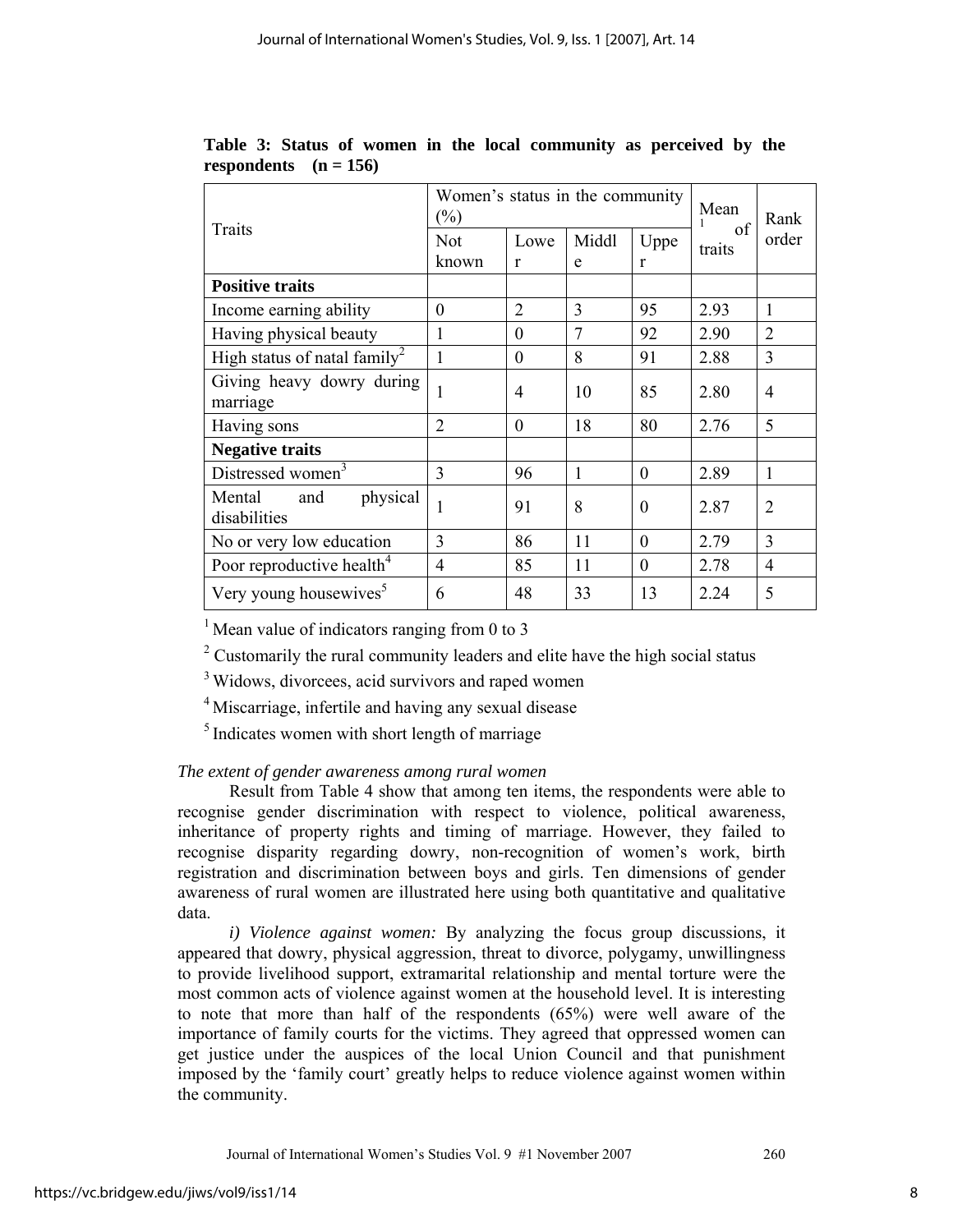*ii) Political awareness:* Among the surveyed women, 66 per cent agreed that women should have equal opportunities with men to participate in community development. Although village women can discuss their problems with a female leader freely, 26 per cent of the respondents disagreed with women's political participation. They thought that due to religious values, it is a sin to interact with men in public, which would amount to a transgression of the social limits set by the custom of veils. The high level of illiteracy is also a constraint to women's political awareness and ability to make effective choices.

| <b>Dimensions</b>                    | Statement (s)                                                                                           | Level of agreement <sup>1</sup> (%)<br>DA<br><b>UD</b><br>$\mathbf{A}$ |                |      | Mean <sup>2</sup><br>of<br>items | Rank<br>order  |
|--------------------------------------|---------------------------------------------------------------------------------------------------------|------------------------------------------------------------------------|----------------|------|----------------------------------|----------------|
| Violence<br>against<br>women         | 'Family court' is very important<br>for victimised women $(+)$                                          | 65                                                                     | $\overline{7}$ | 28   | 3.72                             | $\mathbf{1}$   |
| Political<br>awareness               | Female members should be given<br>equal importance in community<br>elected bodies $(+)$                 | 66                                                                     | 8              | 26   | 3.69                             | $\overline{2}$ |
| Inheritance<br>of property<br>rights | Sons and daughters should have<br>equal right to their parental<br>property $(+)$                       | 64                                                                     | 1              | 35   | 3.56                             | 3              |
| Early<br>marriage                    | Marrying off girls between 14-17<br>is not bad $(-)$                                                    | 36.5                                                                   | $\mathbf{0}$   | 63.5 | 3.45                             | 4              |
| Divorce<br>rights                    | Both husband and wife should<br>have equal right for divorce $(+)$                                      | 51                                                                     | $\overline{4}$ | 45   | 3.16                             | 5              |
| Sex bias                             | Sons should get priority than<br>daughters for food and health care<br>$(-)$                            | 51                                                                     | $\overline{2}$ | 47   | 2.90                             | 6              |
| Educationa<br>l gap                  | It is not bad if females are less<br>educated than males (-)                                            | 55                                                                     | $\theta$       | 45   | 2.76                             | $\overline{7}$ |
| <b>Birth</b><br>registration         | Girls actual age should be kept<br>hidden because of existing social<br>system $(-)$                    | 60                                                                     | 3              | 37   | 2.63                             | 8              |
| Under-<br>valuation                  | Women's work is less important<br>than men's $(-)$                                                      | 81                                                                     | $\Omega$       | 19   | 1.82                             | 9              |
| Practice of<br>dowry                 | Selection of bride<br>groom<br>by<br>offering<br>dowry<br>is<br>good<br>for<br>daughter's happiness (-) | 84                                                                     | $\overline{0}$ | 16   | 1.67                             | 10             |

|  |  | Table 4: Extent of rural women's gender awareness $(n = 156)$ |  |
|--|--|---------------------------------------------------------------|--|
|  |  |                                                               |  |

<sup>1</sup> A= Strongly agreed + Agreed,  $UD = Undecided$ ,  $DA = Strongly discarded +$ Disagreed

 $2$  Mean values of indicators ranging from 1 to 5

*iii) Inheritance of property rights:* More than half of the respondents (64%) agreed that both boys and girls should have equal share in their parental property. The remaining 35 per cent felt that sons should receive a greater share than their sisters.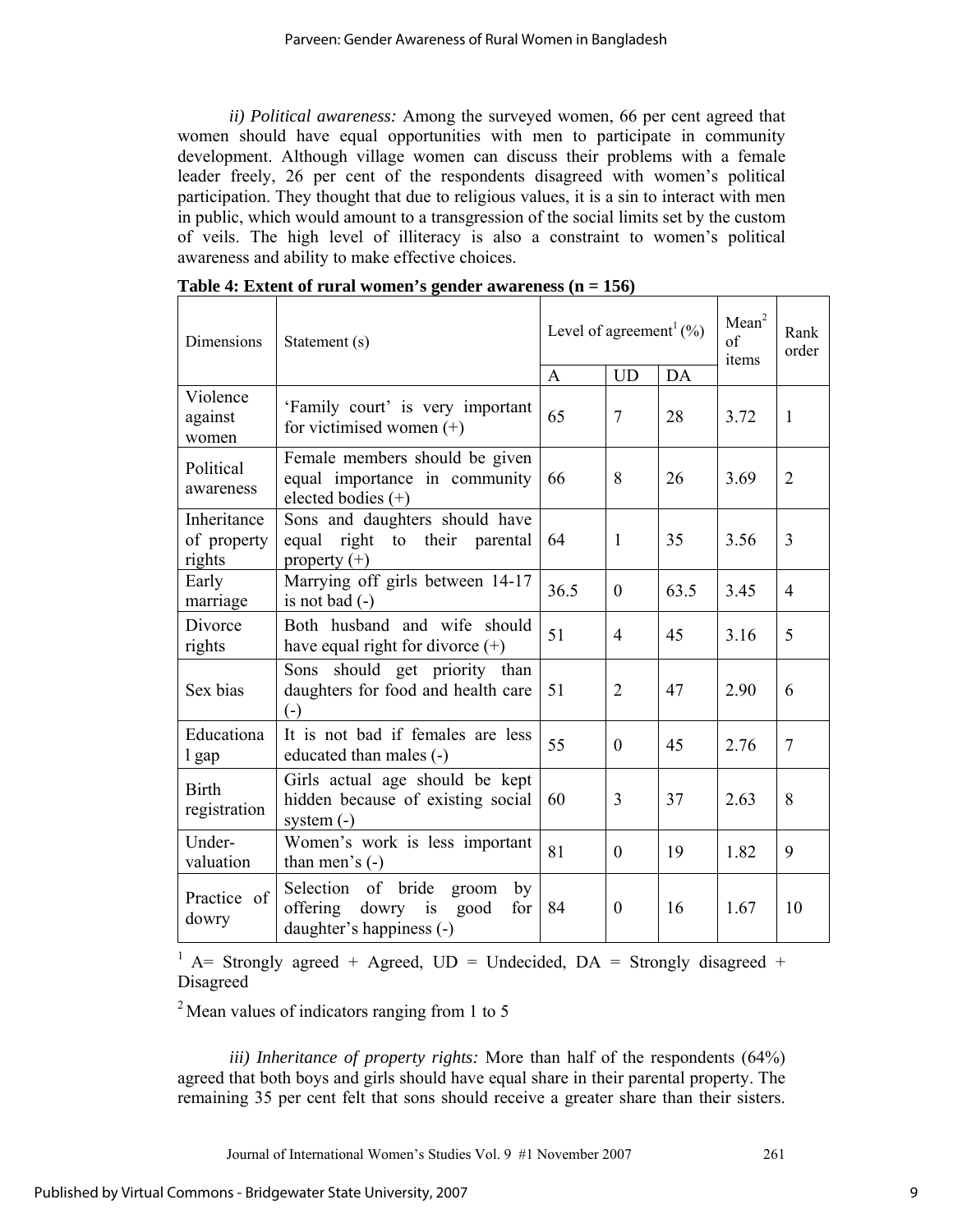Findings from an earlier study regarding attitudes towards inheritance of father's property (Ahmed *et al*., 1997) indicated that 78 to 84 per cent of the respondents (depending on income status) were in favour of giving more property to male children, while the remaining respondents were in favour of sharing property equally between daughters and sons. Indeed, another study by Monsoor (1999) explored that 77 per cent of rural Bangladeshi women were deprived of their legal share of parental property, especially land. As the payment of dowry is a pre-requisite for girls' marriage, natal families are reluctant to give land to girls after their marriage. Consequently, women stand to forfeit the right to inherit their parents' property after marriage which makes them more economically vulnerable since they lack ownership of property in their own right, making them more vulnerable in the event of divorce.

*iv) Timing of marriage:* Approximately 36 per cent of the women surveyed supported early marriage, while 63.5 per cent expressed an opinion against it. They argued that the health of girls who married early is at risk, including complications such as low birth-weight babies or, in extreme cases, leading to the death of the mother after delivery.

*v) Divorce rights:* A little over half of the respondents (51%) indicated that both husband and wife should have equal rights to divorce since marriage occurs with common agreement between partners. At the same time, however, they were concerned about women's powerlessness to divorce their husbands. More notably, a woman cannot leave her husband easily because of her dependency on him for maintaining her livelihood. In contrast, 45 per cent women were in favour of husband's power over divorce, reflecting the existing religious norms. In fact, men enjoy unlimited rights to divorce their wives, interpreting religious norms to suit their interests. Women, however, are often not able to face the hassle and stigma attached to going to a court in order to get justice and also obtain post-marital allowances. Evidence suggests that income-earning women from better-off households are considerably more knowledgeable than their non-earning counterparts with respect to family laws including legal age for marriage, legal procedure regarding divorce, and how marriages become legal by registration (Ahmed *et al*., 1997).

*vi) Sex bias:* Fifty-one per cent of the respondents gave greater importance to sons than daughters in the distribution of food and health care, which severely disadvantages girls' personal development and may lead to enduring problems. The main reason identified for the inferior position of females within the family structure is not religion or tradition, but rather is attributable to patriarchal influence and authority (Mannan, 2002). Sons are generally preferred over daughters because they contribute to the family income which leads to less financial burden for the family, provides old-age security for parents and would carry forward the family lineage (Khan and Khanum, 2000). However, 47 per cent of women suggested that both boys and girls should get equal care and facilities during their development. They suggested that awareness-raising within the community is of utmost importance to change this discriminatory social attitude.

*vii) Educational gap:* More than half of the respondents (55%) were not aware of the significance of education for girls. This result supports Tisdell's (2002) findings, which revealed that 57 per cent of women perceived a longer period of education being better for sons than for daughters. However, 45 per cent of the respondents in this study believed female education to be important. They suggested that educated mothers are necessary for children's welfare, for reducing population

10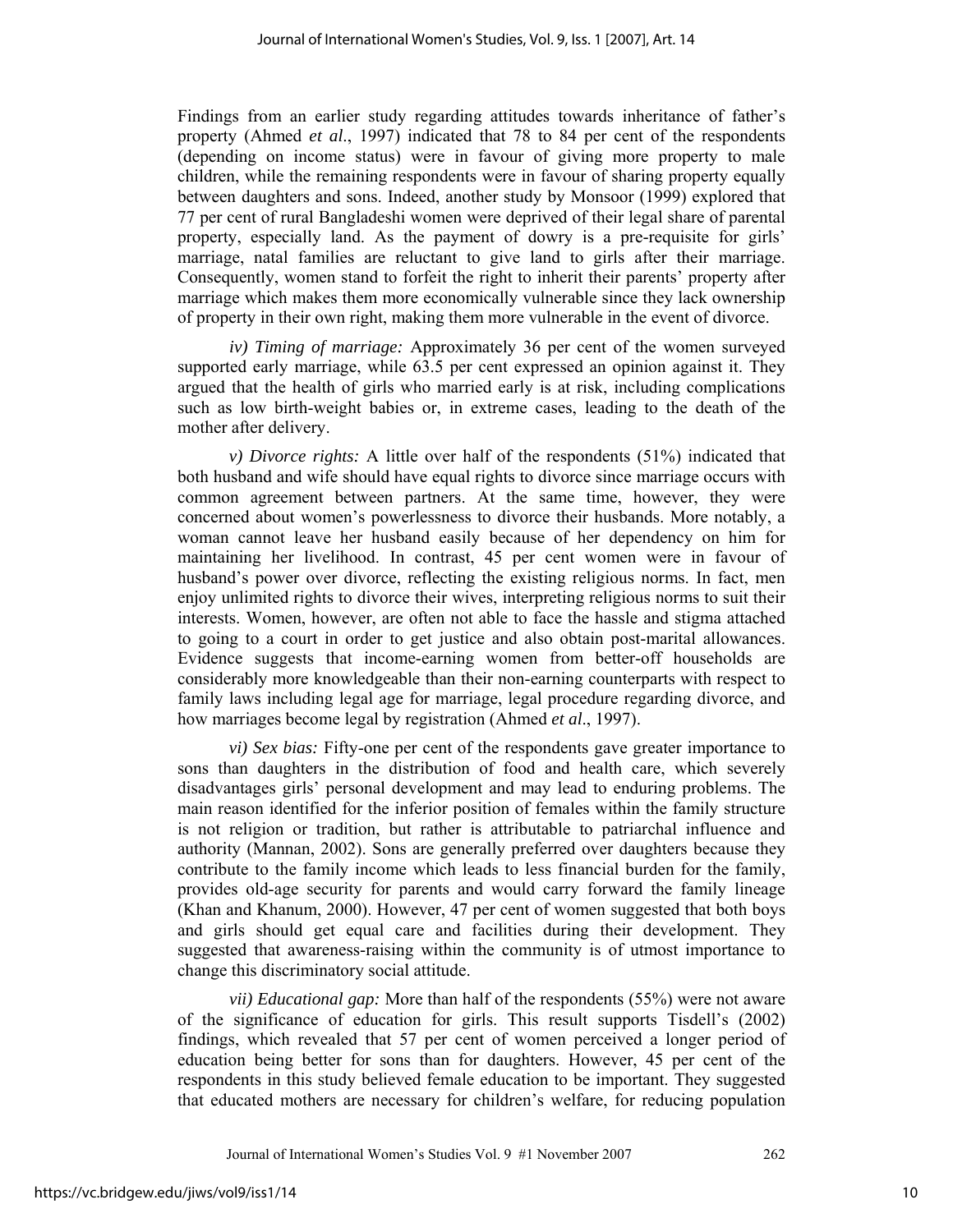growth and for overall development of the nation. In essence, few rural women are able to read and write because of gender biased family practices and unwillingness to invest in daughters' education. It is important to emphasise here that the majority of rural girls drop out of school after completion of Junior High School (Level 8) in favour of early marriages. This is despite the government's policy of free education exclusively for girls up to the Higher Secondary level.

*viii) Birth registration:* Rural people are not aware of their obligation to register the birth of their children in the Union Council. With no record of the date of birth, parents often fail to recall a child's exact age when making visits to the doctor. Similarly, at the time of sending the children to school or arranging their marriage, parents simply approximate age. Hiding the age of a girl at marriage, so as to save her from public criticisms and dowry is common because early marriage is preferred. This would explain why 60 per cent of the women were not in favour of birth registration. Recently, there has been an effort on the part of the concerned agencies (e.g. GO and NGOs) to inform and motivate rural population to register births. Consequently, consciousness among rural people is slowly increasing in favour of registration of children after birth.

*ix) Under-valuation:* Rural women and men are involved in activities belonging to two separate domains. The domain occupied by women is informal, unpaid and not recognized. They are predominantly involved in repetitive and manifold household chores, such as caring for household members, cooking, food processing, fetching water and collection of firewood. Conservative and powerful social customs deter women's mobility in the public domain and confine them to low productive household activities (Hossain *et al.,* 2004). The majority of the women (81%) were not concerned with the fact that their work was not recognized within society. Their argument was that men do hard physical work, whereas women cannot leave their homes or easily do the same kind of work. It is critical to keep in mind, however, that rural women have very low self-esteem and they unknowingly accept their subordinate position.

*x) Practice of dowry:* Eighty four per cent of the women were in favour of paying bride price for their daughters in the event of their marriage, although the practice is legally banned. Women reported that they start accumulating assets as dowry for girls just after their births. The remaining 16 per cent were opposed to dowry culture, terming this problem as a 'social evil'. Most respondents laid emphasis on launching a 'social movement' against dowry culture along with strict enforcement of anti-dowry laws in order to combat this deep-rooted mal-practice.

## *Variability of rural women's level of gender awareness*

The analysis of variance (ANOVA) indicates a significant variation among women's levels of gender awareness depending on their size of households (Table 5).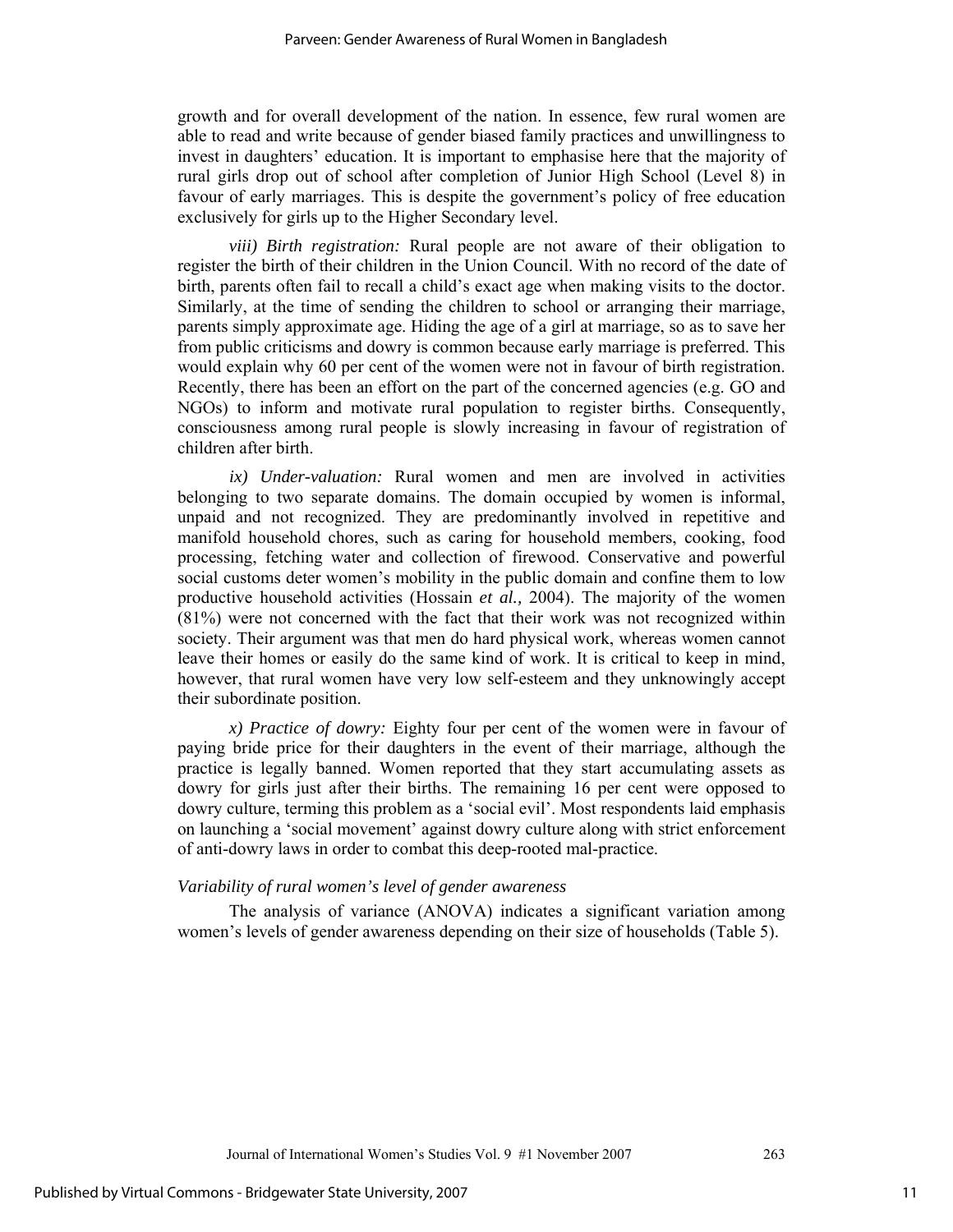| Farm household category | Mean  | % CV $^1$ | F-Statistic             |
|-------------------------|-------|-----------|-------------------------|
| Landless ( $n = 39$ )   | 27.38 | 19        |                         |
| Marginal ( $n = 39$ )   | 27.18 | 38        | $F = 2.89$ <sup>*</sup> |
| Small ( $n = 39$ )      | 30.36 | 28        |                         |
| Medium $(n = 39)$       | 32.36 | 32        | $(P = 0.04)$            |
| Total ( $n = 156$ )     | 29.36 | 32        |                         |

**Table 5: Variation of level of gender awareness of rural women according to farm households** 

\* indicates significance at 5% level (2-tailed) with 155 degrees of freedom

 $1$  CV = (SD / Mean)  $\times$  100

Women who are landless and marginal were less capable of identifying gender-based discrimination than the women in small and medium farm households. The conventional explanation is that the women in richer households can gain better education, exposure to media and access to and control over resources, thereby increasing their status in the household. This achievement has perhaps given them the confidence to think about gender discrimination stemming from tradition, conservative cultural attitudes and religion. In contrast, women with low socioeconomic status lack the knowledge, skills and finances to acquire the essential prerequisites to enhance their confidence.

## *Correlation analysis*

A rank correlation analysis was performed to identify the factors that influence women's gender awareness (Table 6). It shows that there is a significant but negative correlation between length of marriage and women's gender awareness levels. This indicates that older women had lower gender awareness due to the fact that longer marital relationships tend to lead to the perpetuation and entrenchment of traditional customs.

| Variables (scales)                        | Spearman's correlation co-efficient<br>(r <sub>s</sub> ) |
|-------------------------------------------|----------------------------------------------------------|
| Length of marriage $(1-4)$                | $-0.23***$                                               |
| Formal education (0-3)                    | $0.53***$                                                |
| Spousal alienation $(0-1)$                | $-0.23$ **                                               |
| Media exposure $(1-3)$                    | $0.34***$                                                |
| Spatial mobility (1-3)                    | $0.21$ <sup>*</sup>                                      |
| Access to institutional resources $(0-3)$ | $0.20^*$                                                 |

**Table 6: Factors influencing rural women's level of gender awareness (n = 156)** 

\* & \*\* Indicate significance at 0.05 and 0.01 probability level (2-tailed)

Related to this, it was also observed that young wives were more likely to be educated and conscious about their future than the older ones. Women's education is positively correlated with their level of gender awareness, confirming the findings of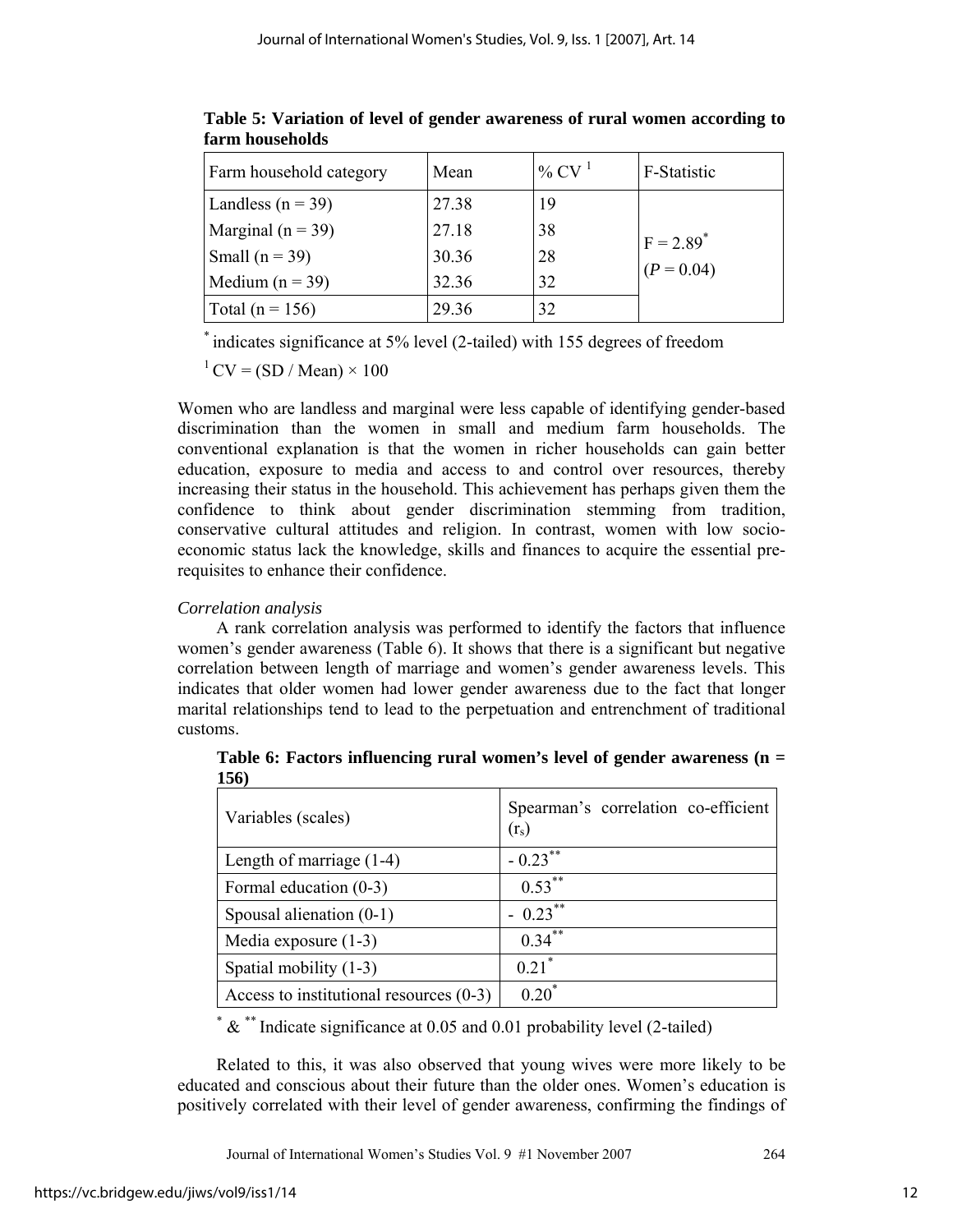previous studies. For example, Hadi (2001) found out that education was important in raising women's perceptions regarding rights to the use of contraceptives and childbearing. It is of general consensus that education can enhance women's capabilities in order to form favourable awareness regarding gender issues. This also appears to be enhanced by increased exposure to different communication media, along with increased mobility. It is important to note that women benefit from information broadcasted through radio and television regarding socio-political issues, such as marriage without dowry, penalty for giving or taking dowry, discouragement of early marriages, marriage and birth registrations and voting freedom. It is also suggested that confidence levels are further improved by gaining access to and utilizing institutional resources. The study of Farashuddin *et al.* (1998) showed that women's involvement with activities of micro-credit based NGOs helped to instil a greater awareness of issues including knowledge of inheritance laws, laws against polygamy, dowry, divorce, early marriages and other legal matters. Conversely, however, spousal alienation played a negative role in terms of women's awareness of gender issues. In short, it is evident from this study that increasing gender awareness among rural women in Bangladesh can be achieved through access to education, information media and institutional resources. This may alter the currently submissive character of women who are often viewed only as important for reproduction, as homemakers and as caregivers.

## **Conclusions**

The findings of this study indicate that the majority of the rural women, based on sample investigated, were not aware of gender inequality because of traditional beliefs kept them in the shadow of their fathers, husbands and sons. To improve this unfortunate situation, some pragmatic steps are needed to be undertaken not only by the major intervening agencies, such as GO and NGOs but also by the rural community itself. Strategies aimed at empowering women must address both their practical gender needs and their strategic gender needs. Efforts, therefore, need to be made to arouse people's concern and create awareness of gender differences, with particular emphasis on poorer farm households. Those areas that need much attention include education, income, nutrition, reproductive health, dowry, early marriage, son preference, legal rights and violence against women. In view of the above considerations, the following strategies are recommended.

- 1. The status of rural women could be improved via a number of approaches, with access to formal education being a foremost concern. The provision of adult community-based education to women is something which, if supported by governmental organizations, NGOs and local community leaders, would be effective in beginning to uproot illiteracy and related social deficiencies from rural communities. Likewise, addressing social and cultural education concerning early marriage, sex bias and dowry in school curricula may provide a long-term solution to eliminating gender discrimination in rural communities. In addition to these, recruitment of female teachers and the improvement of school infrastructure might encourage the continued attendance of girls at school, while at the same time safeguarding future families.
- 2. Encouraging informal women's groups in rural areas would be a step toward increasing their empowerment since this would facilitate greater mobility outside the home and their access to media. Local community leaders, extension personnel, NGO workers and representatives from women's organization would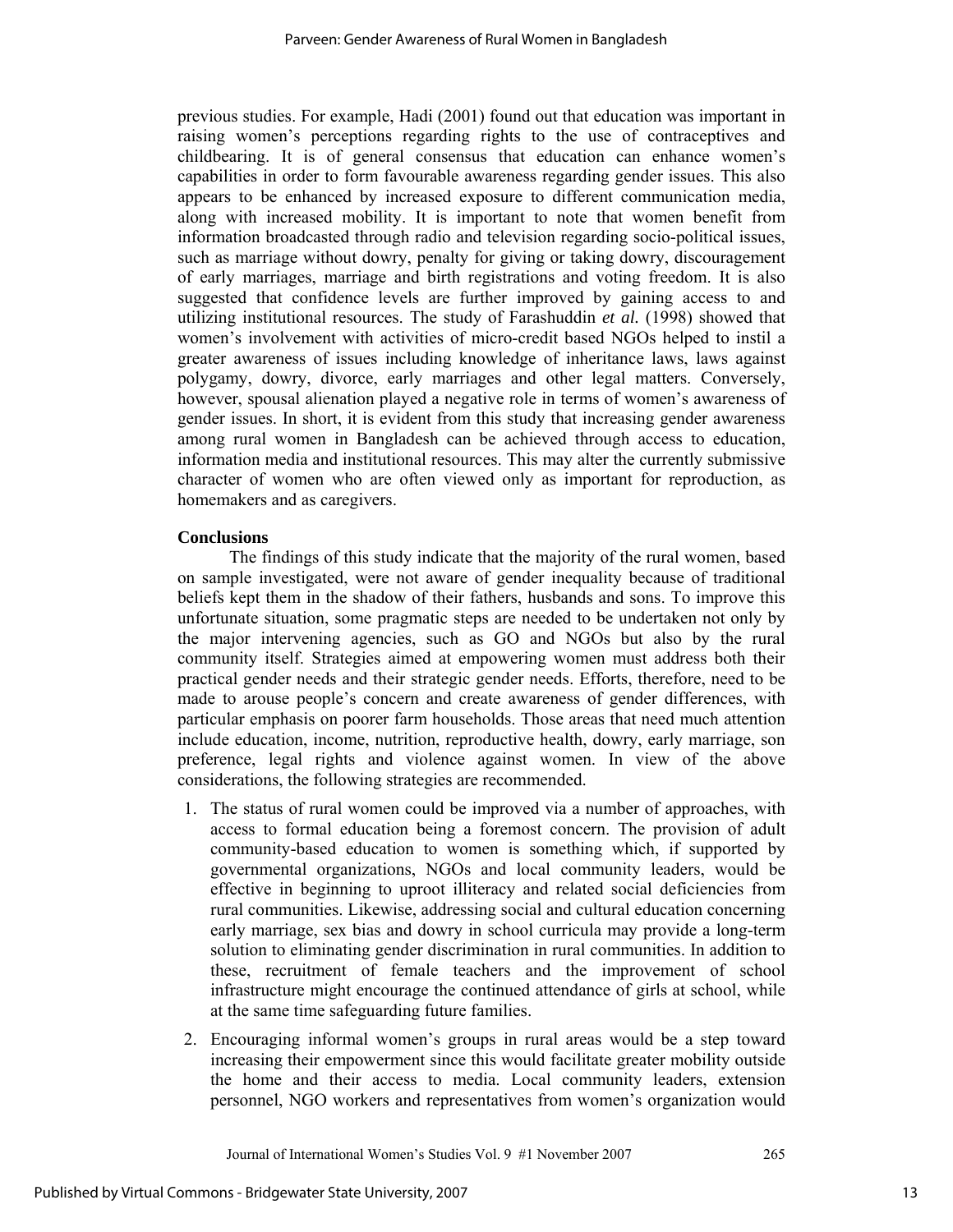provide a vital contribution to such group by motivating them toward engaging in various development activities. Although access to mass media, such as radio and television are limited in rural areas, this situation could be improved with the support of GO and NGOs. This would also aid in improving women's access to different institutional resources. Indeed, provision of training by the Department of Agricultural Extension (DAE), the Department of Livestock Services (DLS), the Department of Fisheries (DOF), the Bangladesh Rural Advancement Committee (BRAC) and the Grameen Bank (GB) with regard to income generating activities, such as home gardening, nursery development, cattle fattening, fish culture, craft production and embroidery would not only advance women's skills, but would also reduce their economic dependency.

- 3. In the context of existing situation, the following special measures should be undertaken in addition to creation of gender awareness through the electronic media.
	- *i.* Providing gender awareness training to local leaders would encourage them to organise an action-oriented dialogue with the rest of the community to develop their own action plans and its execution through coordinated efforts.
	- *ii.* Launching of spirited conscientization campaigns (for example, dowry free marriage campaign) by organising rallies and public meetings involving rural people could be an effective strategy to create massive awareness on women's rights.
	- *iii.* Encouraging the creation and screening of documentaries or commercial films, which disseminate a positive image of women, could change the mind-set of rural people. The local community could organise such shows with the assistance of GO/NGOs.
	- *iv.* Students, in general, can take active part in implementing these programmes at village level by performing street dramas and role-plays against retrogressive social practices.
	- v. Counselling the parents of adolescents on importance of educating women, disadvantages of early marriages, payment of dowry and violence against women by the rural community leaders could be a good initiative. Creating awareness among youngsters on these issues can also be very helpful.

## **Acknowledgement**

I would like to express my sincere thanks to Prof. Md. Amir Hossain and Dr. Victor Afari-Sefa for their valuable suggestions and excellent editing of this article.

#### **References**

Acharya, M. (2003) *Efforts at Promotion of Women in Nepal*. Kathmandu: Tanka Prasad Acharya Foundation.

- ADB (2001) *Women in Bangladesh: Country Briefing Paper*. Manila: Asian Development Bank.
- Ahmad, F. (2001) Gender Division of Labour: Bangladesh Context, *Steps Towards Development*, 6 (1): 7-26.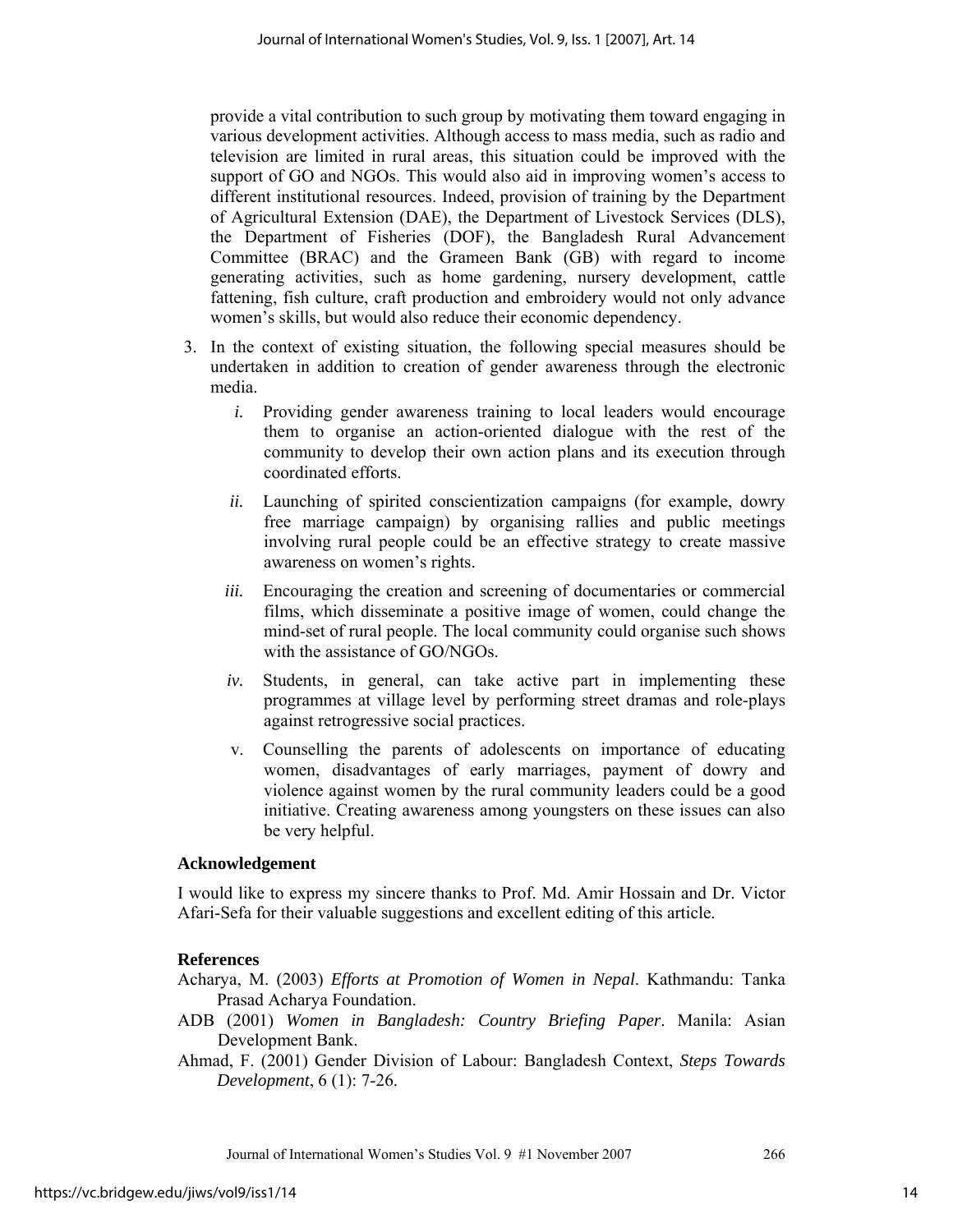- Ahmed, M.S.; Adams, A.; Chowdhury, A.M.R. & Bhuiya, A. (1997) Income-earning Women from Rural Bangladesh: Changes in Attitude and Knowledge, *Empowerment*, 4: 1-12.
- Ahmed, Q.N. (2002) How Gender Awareness is Created among Women through Credit-based Income Generating Programme: A Case Study of the Role of NGOs in three Villages. An M.Phil Thesis in Social Change, Norwegian University of Science and Technology.
- Amin, S. & Pebley, R.A. (1994) Gender Inequality within Households: the Impact of a Women's Development Programme in 36 Bangladeshi Villages, *The Bangladesh Development Studies*, XXII (2 & 3): 121-152.
- Anderson, J. (1996) 'Yes, But is it Empowerment? Initiation, implementation and outcomes of Community Action' pp. 69-83, in: B. Humphries (ed.) *Critical Perspectives on Empowerment*. Birmingham: Venture Press.
- Chen, M. & Mahmud, S. (1995) Assessing Change in Women's Lives: a Conceptual Framework. Working Paper No. 2, BRAC-ICDDR,B Joint Research Project at Matlab, Dhaka..
- Claridge, C. (1996) Women, Development and the Environment: a Method to Facilitate Women's Empowerment. An unpublished Ph. D Thesis, Department of Agriculture, University of Queensland, Australia.
- Epstein, T.S. (1986) 'Socio-Cultural and Attitudinal Factors Affecting the Status of Women' p. 64, in: A.K. Gupta (ed.) *Women and Society*, New Delhi: India Print.
- Farashuddin, F.; Hossain, A.; Akter, S. & Banu, D. (1998) 'Empowerment of Women' pp. 111-137, in: A.M.M. Husain (ed.) *Poverty Alleviation and Empowerment*. Dhaka: Bangladesh Rural Advancement Committee.
- Friedmann, J. (1992) *Empowerment: the Politics of Alternative Development*. Cambridge: Blackwell Publishing.
- Ghassemi, H. (1990) Women, Food and Nutrition: Issues in Need of a Global Focus, Women and Nutrition-UNACC/SCN symposium report, Geneva.
- Haddad, L. (1999) Women's Status: Levels, Determinants, Consequences for Malnutrition, Interventions and Policy, *Asian Development Review*, 17 (1&2): 96-131.
- Hadi, A. (2001) Effects of the Productive Role of Bangladeshi Women on Their Reproductive Decisions. *Asia-Pacific Population Journal*, 16 (4): 1-14.
- Hashemi, S.M.; Schuler, S.R. & Riles, A.P. (1996) Rural Credit Programmes and Women's Empowerment in Bangladesh, *World Development*, 24 (4): 635-653.
- Hossain, M.; Paris, T.R.; Bose, M.L. & Chowdhury, A. (2004) Nature and Impact of Women's Participation in Economic Activities in Rural Bangladesh, CPD-IRRI Policy Brief 7, Centre for Policy Dialogue, Dhaka.
- Ishengoma, C.G. (2004) 'Accessibility of Resources by Gender: the Case of Morogoro Region in Tanzania', pp. 53-66, in: *Gender, Economies and Entitlements in Africa*. Senegal**:** CODESRIA Publications.
- Islam, M. (2000) 'Women Look Forward' p. 4, in: M. Ahmad (ed.) *Bangladesh in the New Millennium*. Dhaka: Community Development Library.
- Islam, M.M. & Hasan, A.H. (2000) Mass Media Exposure and its Impact on Family Planning in Bangladesh, *Journal of Biosocial Science*, 32 (4): 513-526.
- Jejeebhoy, S. (1996) Women's Education, Fertility and Proximate Determinants of Fertility. New York: United Nations' Population Division.
- Kabeer, N. (1999) Resources, Agency, Achievements: Reflections on the Measurement of Women's Empowerment. *Development and Change*, 30 (3): 435-464.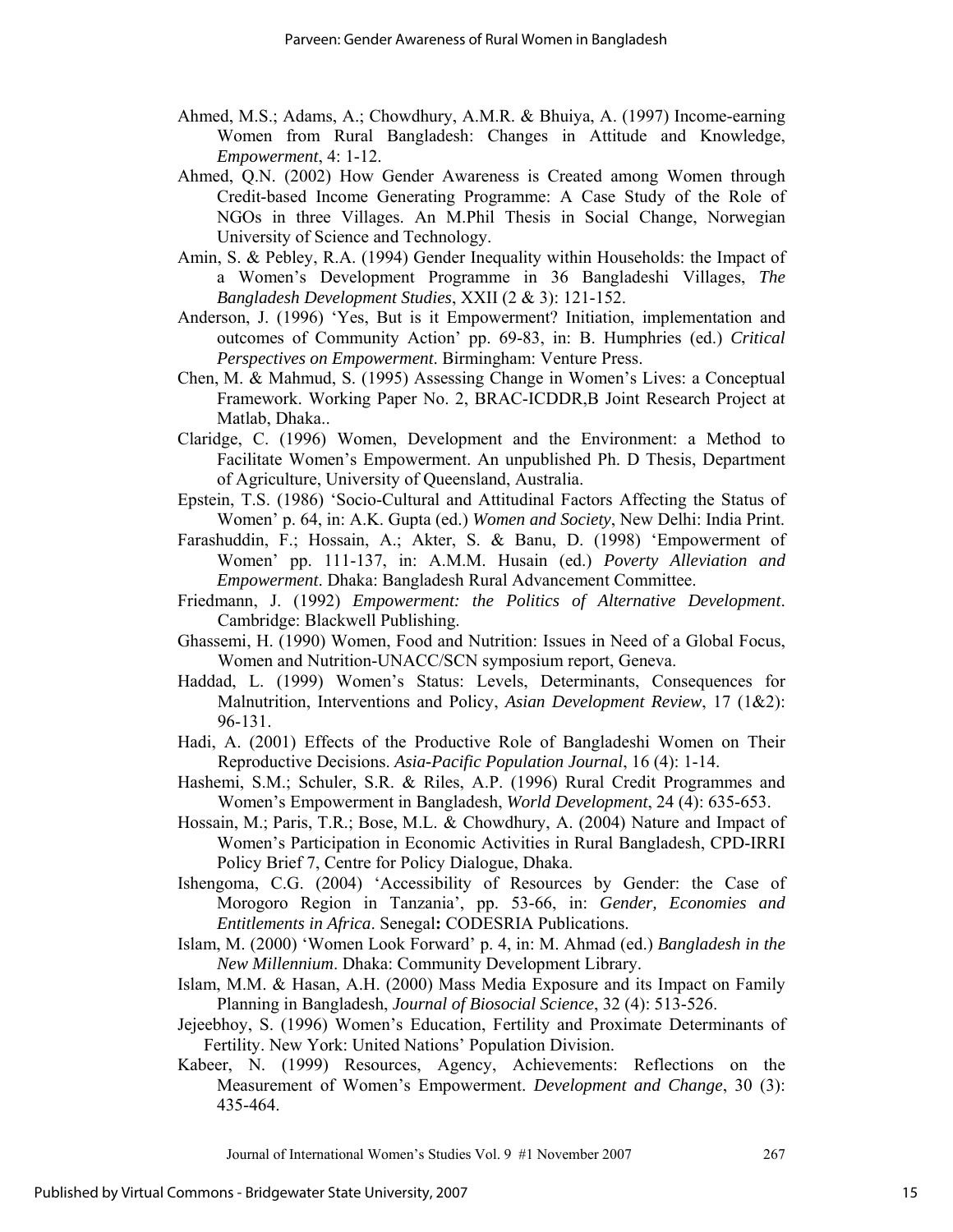- Kabeer, N. (2005) Gender Equality and Women's Empowerment: a Critical Analysis of the Third Millennium Development Goal. *Gender and Development*, 13 (1): 13-24.
- Karl, C. (1995) *Women and Empowerment: Participation and Decision-Making*. London: Zed Books ltd.
- Khair, S. (1998) Struggling against the 'Doldrums': the Public-Private Dichotomy and the Bangladesh Women, *Social Science Preview*, XV (1): 101-118.
- Khan, M.A. & Khanum, P.A. (2000) Influence of Son Preference on Contraceptive Use in Bangladesh, *Asia-Pacific Population Journal*, 15 (3): 43-56.
- Khatun, T. (2002) Gender-related Development Index for 64 Districts of Bangladesh, CPD-UNFPA Programme on Population and Sustainable Development, Dhaka.
- Kishor, S & Gupta, K. (2004) Women's Empowerment in India, in: I. Rajan and K. S. James (eds) *Demographic Change Health Inequality and Human Development in India*. Hyderabad: Centre for Economic and Social Studies.
- Lazo, L. (1995) 'Some Reflections on the Empowerment of Women' pp. 23-37, in: C. Medel-Añonuevo (ed.) *Women, Education and Empowerment: Pathways towards Autonomy*., Hamburg, Germany: UNESCO Institute for Education.
- Lennie, J. (2002) Rural Women's Empowerment in a Communication Technology Project: some Contradictory Effects. *Rural* Society, 12 (3): 224-245.
- Longwe, S. (2001) Gender Equality and Women's Empowerment. Paper presented at working seminar on *Methods for Measuring Women's Empowerment in a Southern African Context*, October 17-18, Namibia.
- Mahmood, S.A.I. (2004) HIV/AIDS: Socioeconomic Impact on Women, *The Independent*, 24 December Issue, Dhaka.
- Mahmud, S. (2003) Actually How Empowering is Micro-credit? *Development and Change*, 34: (4): 577-605.
- Mannan, M.A. (2002) Violence against Women: Marital Violence in Rural Bangladesh, CPD-UNFPA Paper Series No. 20, Programme on Population and Sustainable Development, Dhaka.
- Mayoux, C.L. (2003) From Marginalisation to Empowerment: Towards a New Approach in Small Enterprise Development. Available at http://www.intercooperation.ch/sed/2003/wks-sed-and-

empowerment/presentations/mayoux.pdf (searched date: 22 June, 2006).

- Monsoor, T. (1999) *From Patriarchy to Gender Equality: Family Law and its Impact on Women in Bangladesh*. Dhaka: The University Press Limited.
- Musokotwane, R. & Siwale, R.M. (2001) *Gender Awareness and Sensitization in Basic Education*. Paris: UNESCO Basic Education Division.
- Naved, R.T. (2000) Intra-household Impact of the Transfer of Modern Agricultural Technology: a Gender Perspective, International Food Policy Research Institite, Washington, D. C.
- NCBP (2000) *Gender Equality, Development and Peace for the Twenty-first Century - NGO Committee on Beijing Plus Five*. Dhaka: Women for Women.
- NCRFW (2001) 'Gender 101: Gender sensitivity', The National Commission on the Role of Filipino Women (NCRFW). Available at http://www.ncrfw.gov.ph/gender\_main/terminologies.htm (searched date: 20 May 2006).
- Pitt, M.M.; Khandker, S.R. & Cartwright, J. (2006) Empowering Women with Micro Finance: Evidence from Bangladesh. *Economic Development and Cultural Change*, 54: 791–831.